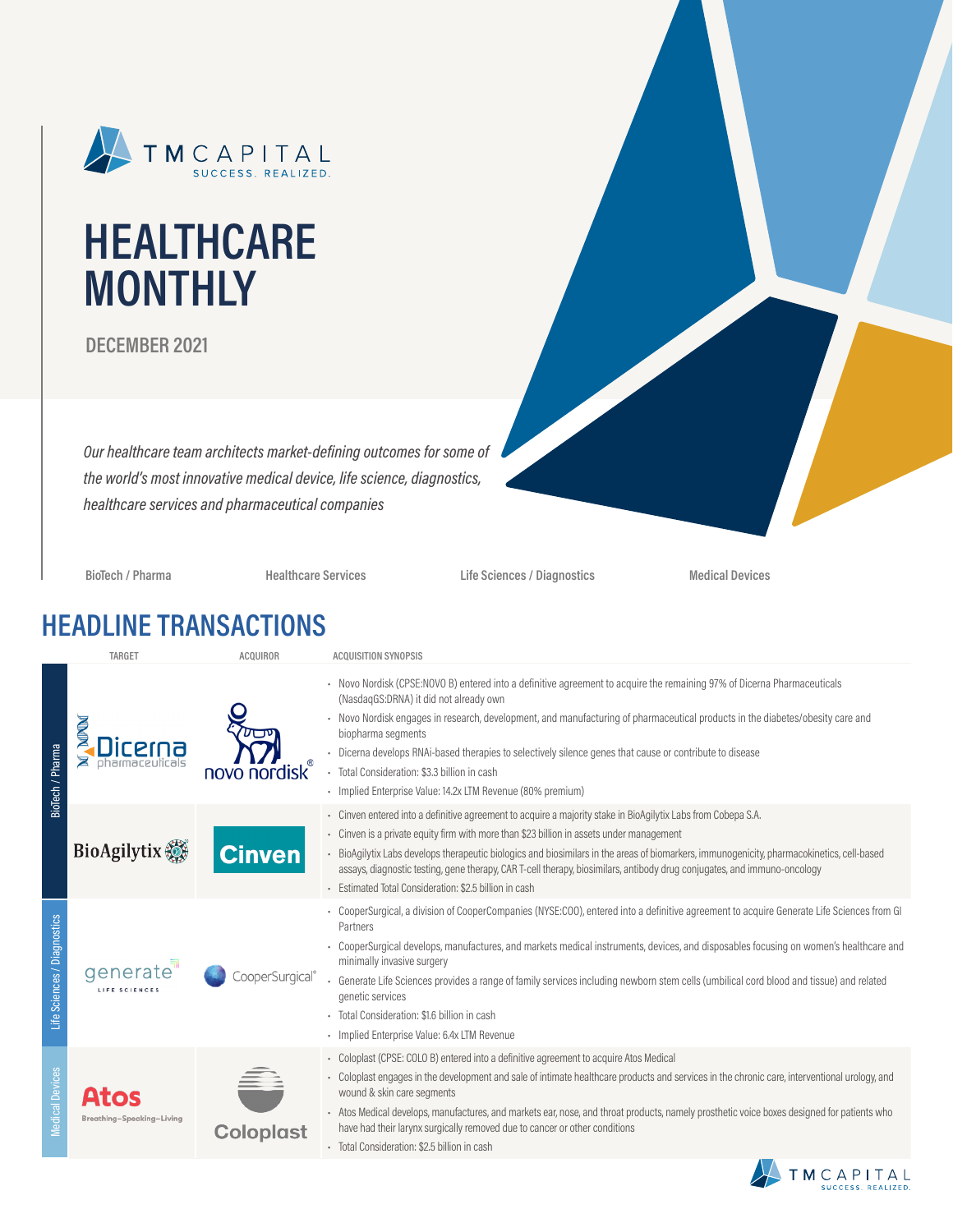## **HEALTHCARE GROWTH & VALUATION TRENDS**

#### **Enterprise Value / LTM Revenue**



#### **Enterprise Value / LTM EBITDA**



#### **LTM Revenue Growth**



#### **LTM Gross and EBITDA Margins\***



\*EBITDA Margins shown as the gray line.



#### **LTM Stock Price Index**